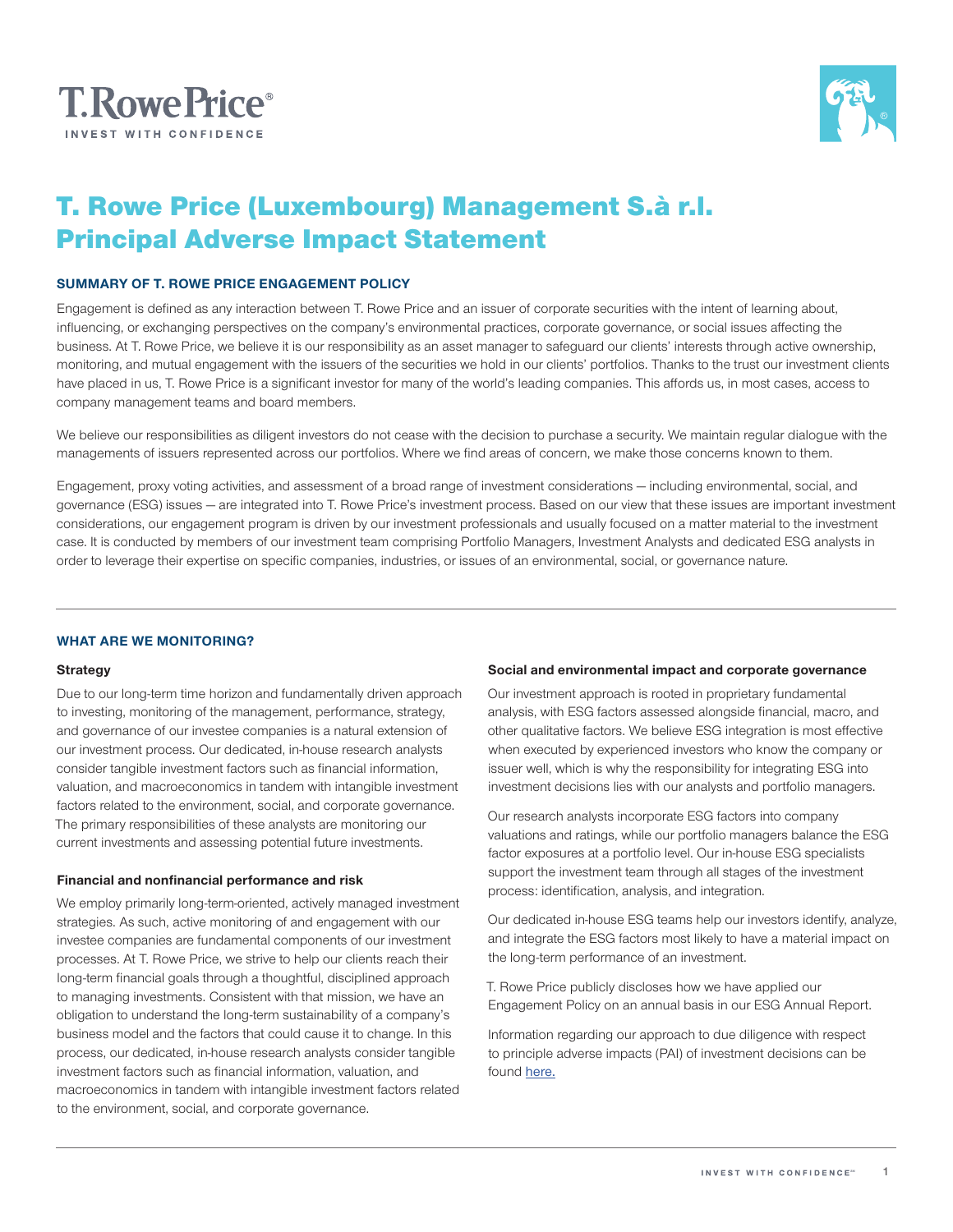# **Memberships and Associations1**

T. Rowe Price has joined or led the following initiatives to bring investors together for purposes of advocacy and engagement:

| Organization                                                  | <b>Status</b>    | <b>Joined</b>    |
|---------------------------------------------------------------|------------------|------------------|
| Council of Institutional Investors (CII)                      | Associate Member | 1989             |
| Principles for Responsible Investment (PRI)                   | Signatory        | <b>July 2010</b> |
| UK Stewardship Code                                           | Signatory        | 2010             |
| Japan Stewardship Code                                        | Signatory        | August 2014      |
| Associação de Investidores no Mercado de Capitais (AMEC)      | Member           | 2015             |
| Asia Corporate Governance Association (ACGA)                  | Member           | 2016             |
| UK Investor Forum                                             | Founding Member  | August 2016      |
| Investor Stewardship Group (ISG)                              | Founding Member  | 2017             |
| Japan Stewardship Initiative                                  | Founding Member  | November 2019    |
| Investment Association Climate Change Working Group           | Member           | 2020             |
| Institutional Investors Group on Climate Change (IIGCC)       | Member           | 2020             |
| PLSA Stewardship Advisory Group                               | Member           | 2020             |
| Emerging Markets Investors Alliance                           | Member           | 2020             |
| Task Force on Climate-related Financial Disclosures (TCFD)    | Supporter        | November 2020    |
| Responsible Investment Association Australasia (RIAA)         | Member           | 2020             |
| Farm Animal Investment Risk & Return (FAIRR)                  | Member           | 2020             |
| Access to Medicine Index                                      | Signatory        | 2021             |
| TCFD Consortium (Japan)                                       | Member           | 2021             |
| Global Impact Investing Network (GIIN)                        | Member           | 2021             |
| Sustainability Accounting Standards Board (SASB) Alliance     | Member           | March 2021       |
| UN Global Compact                                             | Signatory        | March 2021       |
| International Corporate Governance Network (ICGN)             | Member           | 2021             |
| IMEA (Investment Management Education Alliance) ESG Committee | Member           | 2021             |
| 30% Club Investor Group - UK Chapter                          | Member           | 2021             |
| International Capital Market Association (ICMA)               | Member           | 2017             |
| Member of the ICMA Principles* (GBP, SBP, SBG and SLBP)       | Member           | 2022             |
| Net Zero Asset Managers Initiative                            | Signatory        | 2022             |

\*The Principles include GBP (Green Bond Principles), SBP (Social Bond Principles), SBG (Sustainability Bond Guidelines) and SLBP (Sustainability-Linked Bond Principles)

As at April 2022.

1 At least one T. Rowe Price entity is a member of the above organizations.